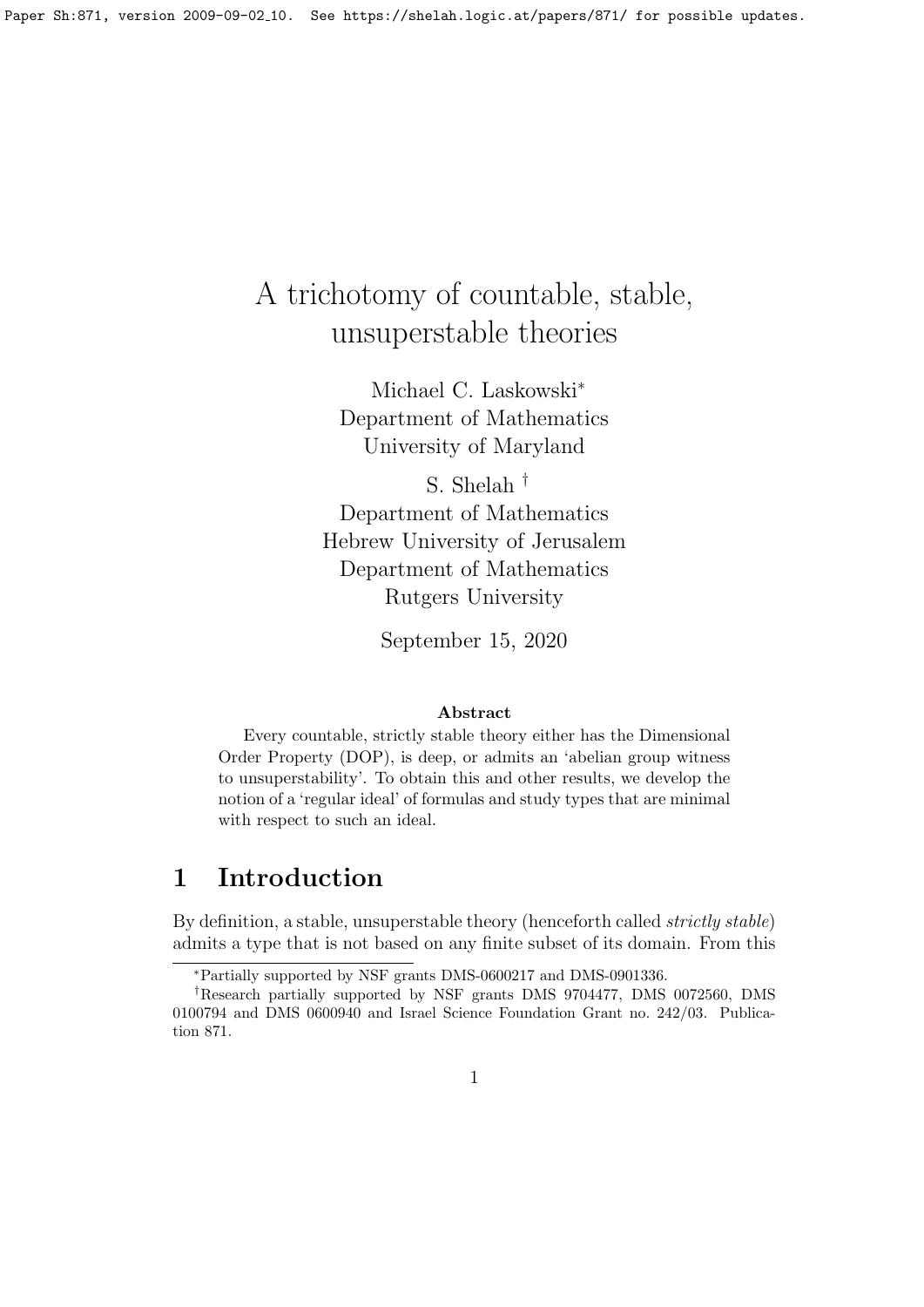one sees that such a theory admits trees of definable sets. That is, there is a sequence  $\langle \varphi_n(x, y) : n \in \omega \rangle$  of formulas such that for any cardinal  $\kappa$ there are definable sets  $\{\varphi_n(x, a_\nu) : \nu \in \{^\infty \kappa\} \text{ giving rise to } \kappa^{\aleph_0} \text{ partial types}$  $\{p_\mu : \mu \in \mathcal{L}_k\}$  where each  $p_\mu$  forks over  $\{a_{\mu|k} : k < n\}$  for all  $n \in \omega$ . In [12] the second author used these trees to count the number of uncountable models or to find the maximal size of a family of pairwise nonembeddable models of a fixed cardinality of any stable, unsuperstable theory. However, for other combinatorial questions, such as computing the Karp complexity of the class of uncountable models of such a theory, the existence of these trees does not seem to be sufficient. Here, with Theorem 4.3, we prove that when the language is countable, any strictly stable theory exhibits at least one of the three more detailed nonstructural properties mentioned in the abstract. This theorem is used in [9], but it is likely to be applicable to other contexts as well. Two of the alternatives, the Dimensional Order Property (DOP) or a theory being deep appear in [12] and are compatible with superstability. The third alternative is new and is captured by the following definition:

**Definition 1.1** An *abelian group witness to unsuperstability* is a descending sequence  $\langle A_n : n \in \omega \rangle$  of abelian groups with  $[A_n : A_{n+1}]$  infinite for each n such that the intersection  $A = \bigcap_n A_n$  is connected and whose generic type is regular.

The existence of such a sequence readily contradicts superstability as for any cardinal  $\kappa$ , one immediately obtains a family of  $\{C_{\mu} : \mu \in \mathcal{L}\kappa\}$  of cosets of A indexed by a tree. The family of generic types of these cosets form a counterexample to superstability witnessed by regular types. As well, with Theorems 4.3 and 4.4 we see that one can frequently say more about the generic type of A. This added information is used in [9].

As examples, the theory of separably closed fields has DOP ([1] or [2]). The theory of infinitely many, refining equivalence relations in which each  $E_{n+1}$  splits each  $E_n$ -class into infinitely many classes is strictly stable and deep, as is the model completion of a single unary function. For the third case, the theory of  $(\mathbb{Z}^{\omega},+,U_n)_{n\in\omega}$ , where each  $U_n$  is the subgroup in which the first  $n$  coordinates are zero, is the paradigm of an abelian group witness to unsuperstability.

In order to establish these theorems, much of the paper discusses the notion of a *regular ideal* of formulas (see Definition 2.3). The origins of these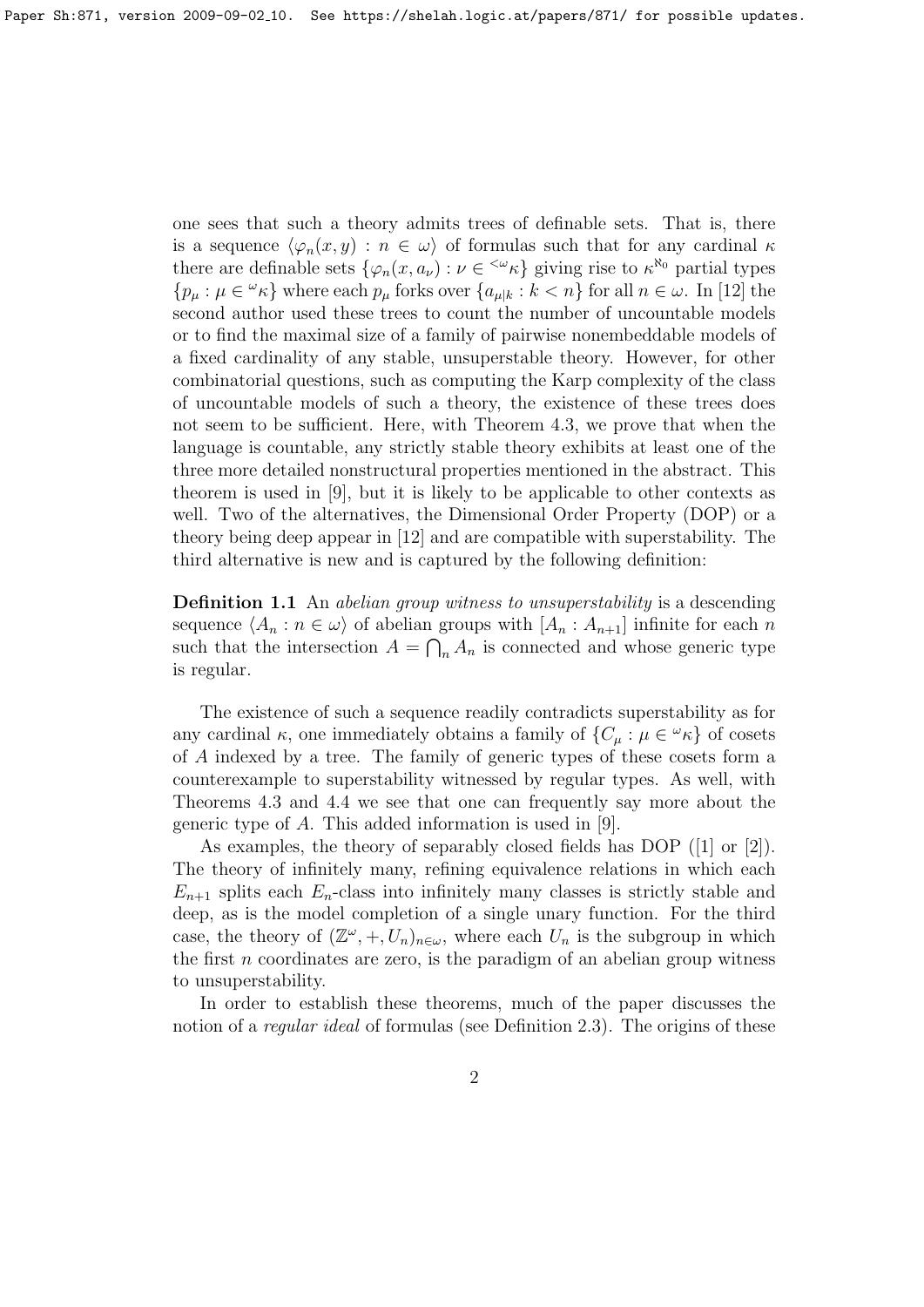ideas date back to Section V.4 of [12] and have been reworked and expanded in [3] and [10]. As well, the proof of the trichotomy depends on results from [8].

Our notation is standard, and complies with either [10] or [12]. For a stable theory T  $\kappa_r(T)$  denotes the least regular cardinal  $\kappa$  such that there is no forking chain of length  $\kappa$ . Thus, a stable theory is superstable if and only if  $\kappa_r(T) = \aleph_0$  and  $\kappa_r(T) = \aleph_1$  when T is countable and strictly stable. We call a model 'a-saturated' (a-prime) in place of ' $\mathbf{F}^a_{\kappa_r(T)}$ -saturated' ( $\mathbf{F}^a_{\kappa_r(T)}$ -prime).

Throughout the whole of this paper we assume  $T = T<sup>eq</sup>$ . That is, T is a stable theory in a multi-sorted language,  $\mathfrak{C}$  is a large, saturated model of T, and the language L is closed under the following operation: If  $E(\bar{x}, \bar{y})$ is a definable equivalence relation then there is a sort  $U_E$  and a definable surjection  $f_E: \mathfrak{C}^{lg(\bar{x})} \to U_E(\mathfrak{C})$  in the language L. In particular, the set of sorts is closed under finite products. Thus any finite tuple of elements from varying sorts can be viewed as an element of the product sort. With this identification, every formula can be considered to have a single free variable. As notation,  $L(\mathfrak{C})$  denotes the set of formulas with parameters from  $\mathfrak{C}$  and for a specific sort s,  $L_s(\mathfrak{C})$  denotes the  $L(\mathfrak{C})$ -formulas  $\varphi(x)$  in which the free variable has sort s.

# 2 Regular ideals

**Definition 2.1** An *invariant ideal*  $\mathcal{ID}$  is a subset of  $L(\mathfrak{C})$  containing all algebraic formulas, closed under automorphisms of  $\mathfrak{C}$ , and for any sort s and any  $\varphi, \psi \in L_s(\mathfrak{C})$ 

- 1. If  $\varphi, \psi \in \mathcal{ID}$  then  $\varphi \vee \psi \in \mathcal{ID}$ ; and
- 2. If  $\varphi \vdash \psi$  and  $\psi \in \mathcal{ID}$ , then  $\varphi \in \mathcal{ID}$ .

A partial type  $\Gamma$  (i.e., a subset of  $L_s(\mathfrak{C})$  for some sort s) is  $\mathcal{ID}\text{-small}$  if it entails some element of  $\mathcal{ID} \cap L_s(\mathfrak{C})$ .

Examples of invariant ideals include the algebraic formulas, the superstable formulas (see Definition 4.1) or the ideal of formulas with Morley rank. These and other examples are discussed in [10]. Many times we will make use of the fact that formulas in  $ID$  may have 'hidden' parameters.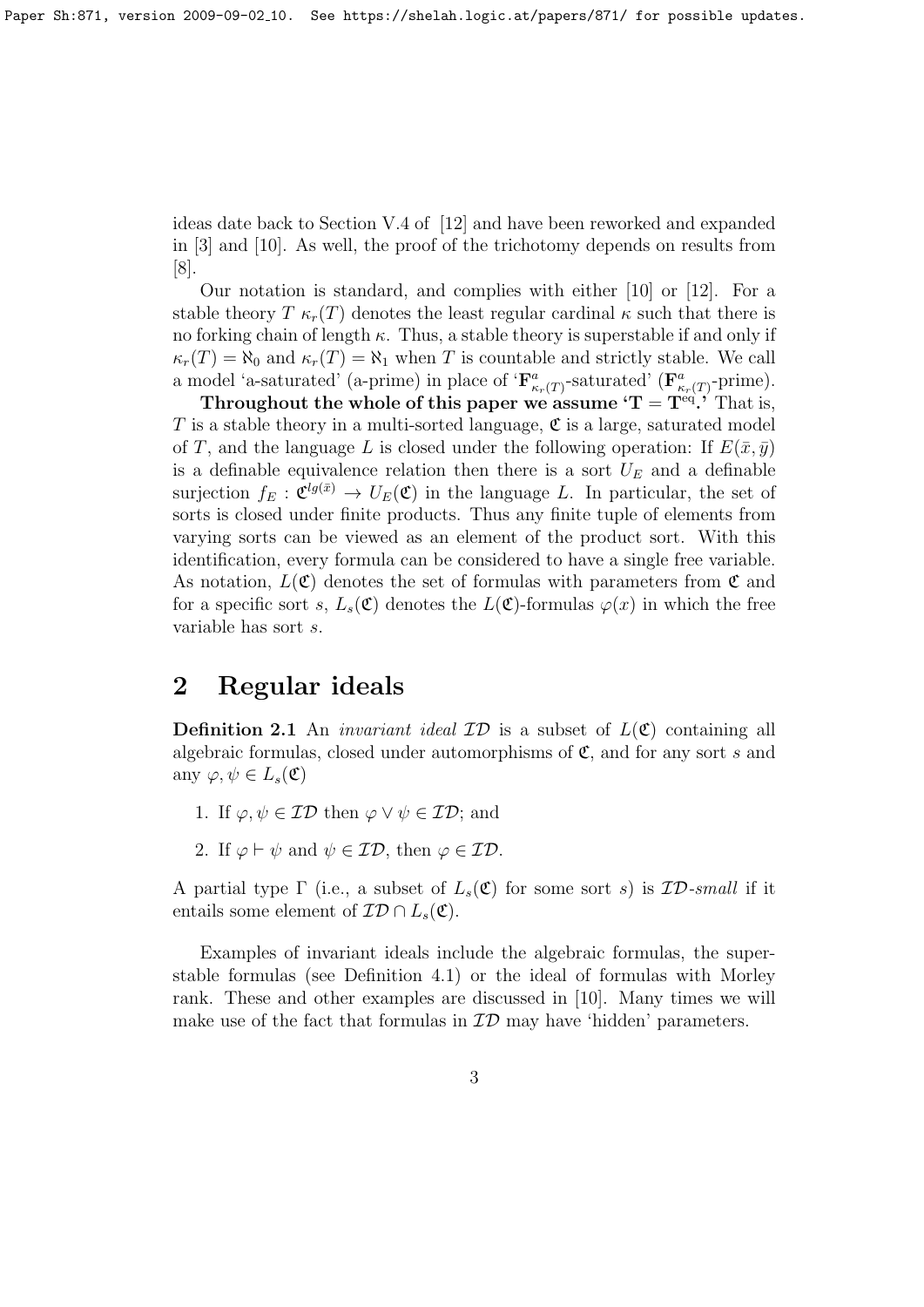**Lemma 2.2** Let  $ID$  be any invariant ideal.

- 1. A complete type  $p \in S(A)$  is  $ID$ -small if and only if  $p \cap \mathcal{ID} \neq \emptyset$ .
- 2. For any A and a,  $\text{stp}(a/A)$  is ID-small if and only if  $\text{tp}(a/A)$  is IDsmall.
- 3. If  $A \subseteq B$  and  $tp(a/B)$  does not fork over A, then  $tp(a/A)$  is  $ID$ -small if and only if  $tp(a/B)$  is  $ID$ -small.

**Proof.** (1) Right to left is immediate. For the converse, assume p entails  $\psi \in \mathcal{ID}$ . By compactness there is  $\varphi \in p$  such that  $\varphi \vdash \psi$ , hence  $\varphi \in \mathcal{ID}$ .

(2) Right to left is clear. If  $\text{stp}(a/A)$  entails  $\psi(x, b) \in \mathcal{ID}$ , then by compactness and the finite equivalence relation theorem there is an A-definable equivalence relation  $E(x, y)$  with finitely many classes such that tp( $a/A$ ) ∪  $\{E(x, c)\}\vdash \psi(x, b)$  for some c. Choose A-automorphisms  $\{\sigma_i : i < n\}$  of  $\mathfrak C$ such that  $\{E(x, \sigma_i(c)) : i < n\}$  includes all the E-classes. Since  $\mathcal{ID}$  is an invariant ideal  $\bigvee_{i\leq n}\psi(x,\sigma_i(b))\in\mathcal{ID}$  and  $tp(a/A)\vdash\bigvee_{i\leq n}\psi(x,\sigma_i(b)).$ 

(3) By (2) it suffices to prove this for strong types. Assume  $\text{stp}(a/B)$  is **ID-small.** By (1) and (2), choose  $\psi(x, b) \in \text{tp}(a/B) \cap \mathcal{ID}$ . Choose  $\{b_i : i \in \mathcal{ID}\}$  $\kappa(T)$  independent over A, each having the same strong type over A as b. Since  $\mathcal{ID}$  is invariant,  $\psi(x, b_i) \in \mathcal{ID}$  for each *i*. Furthermore, since any *a'* realizing  $\text{stp}(a/A)$  is independent with some  $b_i$  over A, ab and  $a'b_i$  realize the same strong type over A, hence  $\psi(a', b_i)$  holds. By compactness, there is a finite subset F such that  $\text{stp}(a/A) \vdash \bigvee_{i \in F} \psi(x, b_i)$ , so  $\text{stp}(a/A)$  is  $\mathcal{ID}\text{-small}$ .

**Definition 2.3** An invariant ideal  $\mathcal{ID}$  is regular if, for all  $L(\mathfrak{C})$ -formulas  $\psi(y)$  and  $\theta(x, y)$ , if  $\psi \in \mathcal{ID}$  and  $\theta(x, b) \in \mathcal{ID}$  for every  $b \in \psi(\mathfrak{C})$ , then the formula  $\exists y(\psi(y) \land \theta(x, y)) \in \mathcal{ID}$ .

By analogy, recall that a cardinal  $\kappa$  is regular if and only if the union of fewer than  $\kappa$  sets, each of size less than  $\kappa$ , has size less than  $\kappa$ .

We call a strong type  $\text{stp}(a/A)$  *ID-internal* if there is a set  $B \supseteq A$ independent from a over A, a B-definable function f, and elements  $\bar{c}$  such that tp( $c/B$ ) is  $\mathcal{ID}$ -small for each  $c \in \bar{c}$  and  $a = f(\bar{c})$ . The strong type  $\text{stp}(a/A)$  is  $\mathcal{ID}\text{-}analyzable$  if there is a finite sequence  $\langle a_i : i \leq n \rangle$  from dcl(Aa) such that  $a_n = a$  and  $\text{stp}(a_i/A \cup \{a_j : j < i\})$  is  $\mathcal{ID}\text{-internal}$  for each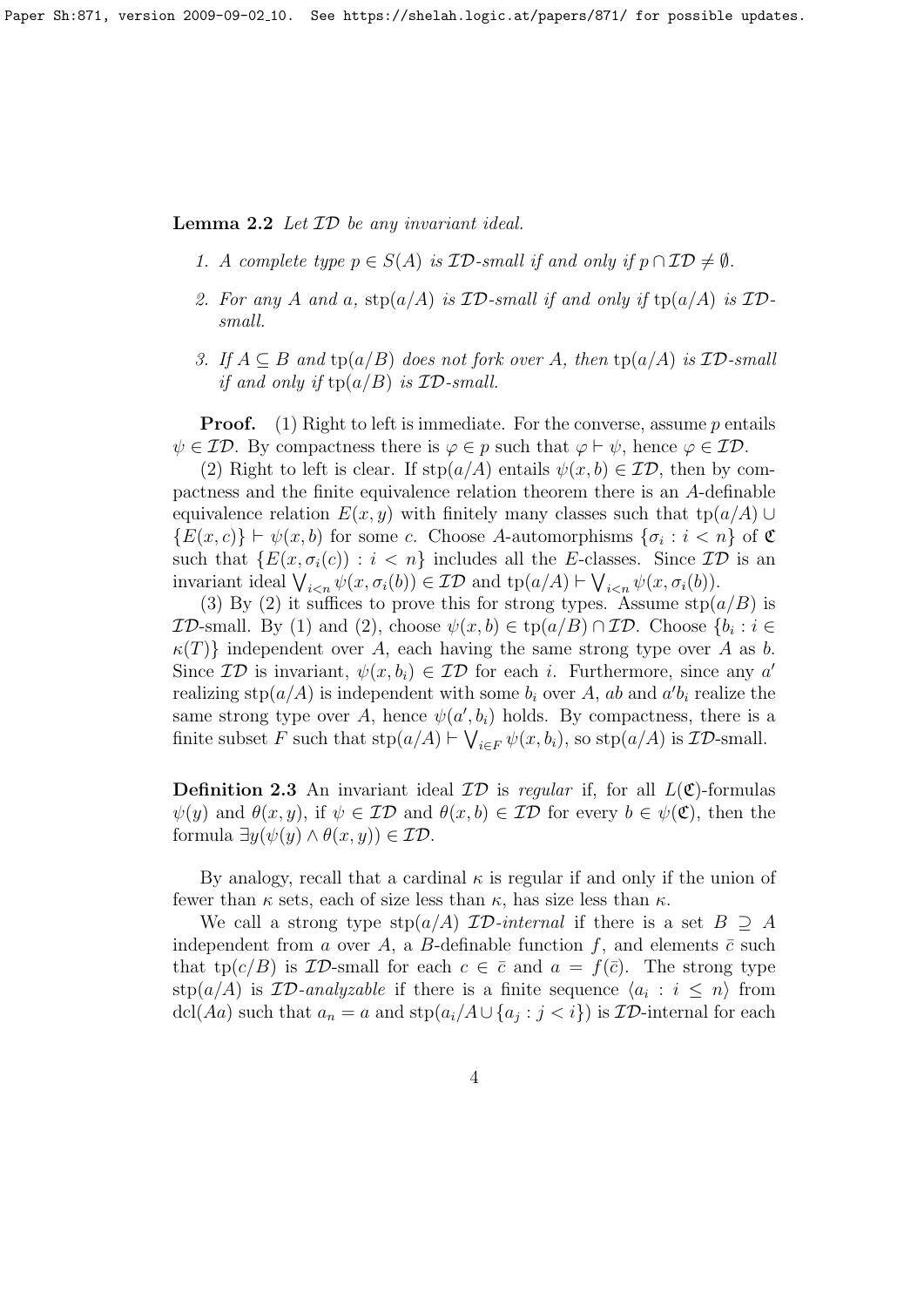$i \leq n$ . Since  $\mathcal{ID}$  is a collection of formulas, this definition of analyzability is equivalent to the usual one, see e.g., [10].

In order to iterate the defining property of a regular ideal, we need the following notion, whose terminology is borrowed from [6].

**Definition 2.4** A formula  $\varphi(x, c)$  is in  $\mathcal{ID}$ , provably over B if there is some  $\theta(y) \in \text{tp}(c/B)$  such that  $\varphi(x, c') \in \mathcal{ID}$  for every c' realizing  $\theta$ .

**Lemma 2.5** For all sets B and every  $n \in \omega$ , if  $\varphi(x, y_0, \ldots, y_{n-1})$  is Bdefinable and  $a, c_0, \ldots, c_{n-1}$  satisfy:

- 1.  $tp(c_i/B)$  is  $ID$ -small for each  $i < n$ ;
- 2.  $\varphi(x, c_0, \ldots, c_{n-1}) \in \mathcal{ID}$  provably over B; and
- 3.  $\varphi(a, c_0, \ldots, c_{n-1})$

then  $tp(a/B)$  is  $ID$ -small.

**Proof.** Fix any set B. We argue by induction on n. If  $n = 0$  the formula  $\varphi(x)$  itself witnesses that tp( $a/B$ ) is *ID*-small. Assume the result holds for n and fix a formula  $\varphi(x, c_0, \ldots, c_n)$  and  $a, c_0, \ldots, c_n$  satisfying Conditions (1)– (3). By (1) and Lemma 2.2, choose  $\psi(y_n) \in \text{tp}(c_n/B) \cap \mathcal{ID}$ . By (2), choose  $\theta \in \text{tp}(c_0, \ldots, c_n/B)$  such that  $\varphi(x, c'_0, \ldots, c'_n) \in \mathcal{ID}$  for all  $c'_0, \ldots, c'_n$  realizing θ. By shrinking θ we may assume that  $\theta(y_0, \ldots, y_n) \vdash \psi(y_n)$ .

Let  $\theta^* := \exists y_n \theta$  and  $\varphi^* := \exists y_n (\varphi \wedge \theta)$ . By our inductive hypothesis, in order to prove that  $tp(a/B)$  is  $ID$ -small, it suffices to show that  $\varphi^*$  and  $a, c_0, \ldots, c_{n-1}$  satisfy Conditions (1)–(3). Conditions (1) and (3) are immediate. To establish (2), we argue that  $\theta^*$  witnesses that  $\varphi^*(x, c_0, \ldots, c_{n-1}) \in \mathcal{ID}$ provably over B. Visibly,  $\theta^* \in \text{tp}(c_0, \ldots, c_{n-1}/B)$ . Choose  $c'_0, \ldots, c'_{n-1}$  realizing  $\theta^*$ . On one hand, since  $\psi \in \mathcal{ID}$  and  $\theta \vdash \psi$ ,  $\theta(c'_0, \ldots, c'_{n-1}, y_n) \in \mathcal{ID}$ . On the other hand, by our choice of  $\theta$ ,  $\varphi(x, c'_0, \ldots, c'_{n-1}, d) \in \mathcal{ID}$  for any d such that  $\theta(c'_0,\ldots,c'_{n-1},d)$  holds. Thus,  $\varphi^*(x,c'_0,\ldots,c'_{n-1}) \in \mathcal{ID}$  since  $\mathcal{ID}$  is a regular ideal.

**Proposition 2.6** If  $\text{stp}(a/A)$  is ID-internal, then  $\text{tp}(a/A)$  is ID-small.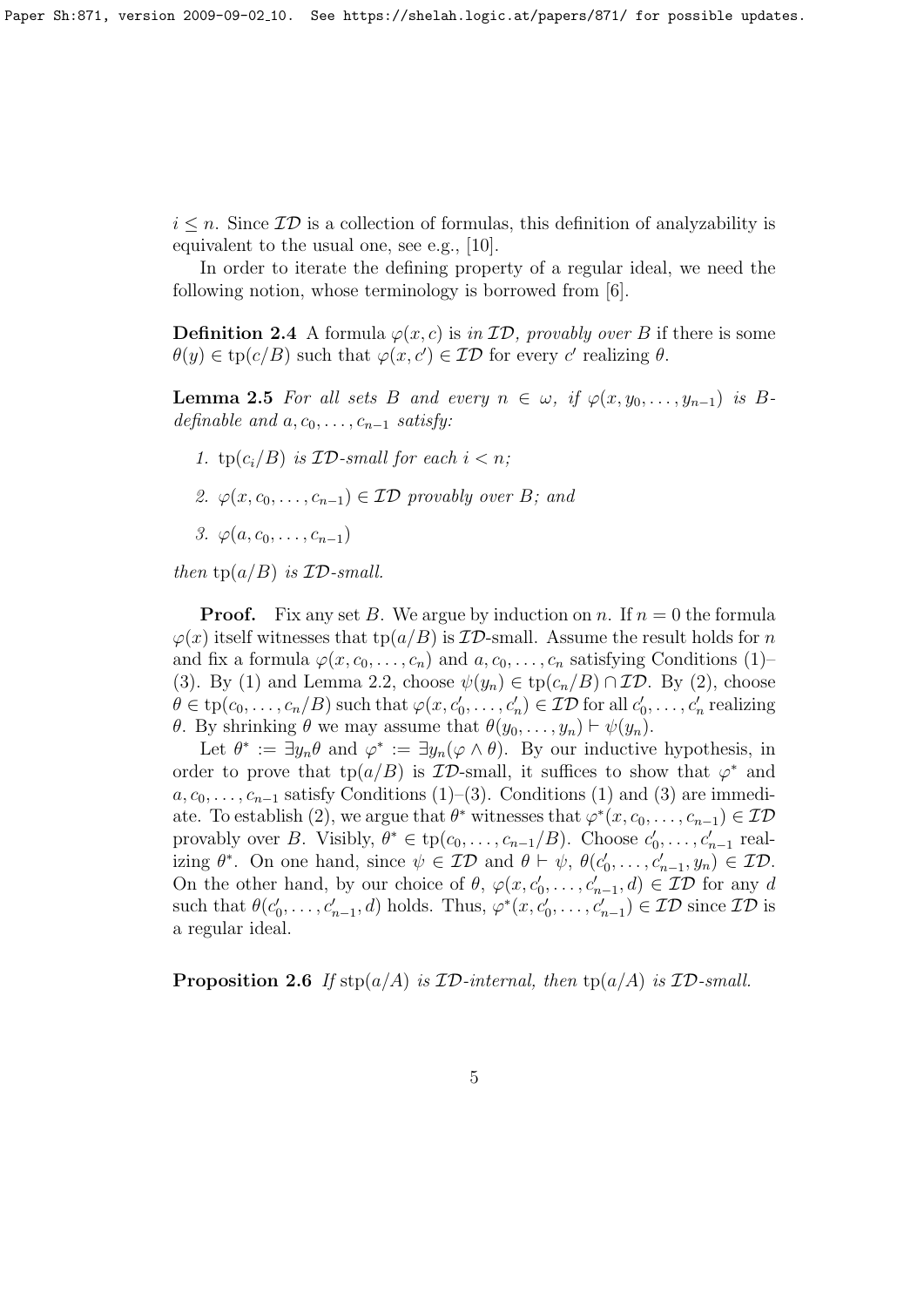**Proof.** Choose  $B \supseteq A$  independent from a over A, a B-definable formula  $\varphi(x, \bar{y})$ , and a tuple of elements  $\bar{c}$  such that each tp( $c/B$ ) is  $\mathcal{ID}$ -small for each  $c \in \bar{c}$ ,  $\varphi(a,\bar{c})$  holds, and  $\exists^{-1}x\varphi(x,\bar{c})$ . But the formula  $\varphi(x,\bar{c}) \in \mathcal{ID}$ provably over B via the formula  $\exists^{-1}x\varphi(x,\bar{y})$ , so tp $(a/B)$  is  $\mathcal{ID}$ -small by Lemma 2.5. That  $tp(a/A)$  is  $ID$ -small follows from Lemma 2.2.

The reader is cautioned that while  $ID$ -internal types are  $ID$ -small, this result does not extend to  $ID$ -analyzable types. In fact, the theory and type mentioned in Remark 8.1.6 of [10] gives rise to an example of this. Much of the motivation of this section, and in particular how it differs from treatments in [3] and [10], revolves around how we handle  $\mathcal{ID}$ -analyzable types that are not ID-small.

**Definition 2.7** A strong type p is foreign to  $\mathcal{ID}$ , written  $p \perp \mathcal{ID}$ , if  $p \perp q$ for every  $ID$ -small q.

**Lemma 2.8** The following are equivalent for any regular ideal  $ID$  and any strong type p:

- 1.  $p \perp \mathcal{ID}$ ;
- 2.  $p \perp q$  for every  $ID$ -internal strong type q;
- 3.  $p \perp q$  for every  $ID$ -analyzable strong type q;
- 4. If  $p = \text{stp}(a/A)$  then there is no  $a' \in \text{dcl}(Aa)$  such that  $\text{tp}(a'/A)$  is ID-small.

**Proof.** (1)  $\Rightarrow$  (2) follows immediately from Proposition 2.6. (2)  $\Rightarrow$  (3) follows by induction on the length of the  $ID$ -analysis, using the fact that  $p \perp \text{tp}(b/B)$  and  $p \perp \text{tp}(a/Bb)$  implies  $p \perp \text{tp}(ab/B)$ . (3)  $\Rightarrow$  (4) is trivial, and  $(4) \Rightarrow (1)$  follows immediately from (say) Corollary 7.4.6 of [10].

The reader is cautioned that when the regular ideal is not closed under  $ID$ -analyzability, the following definitions differ from those in [10].

Definition 2.9 A partial type  $\Gamma$  is  $\mathcal{ID}\text{-}large$  if it is not  $\mathcal{ID}\text{-}small$ .  $\Gamma$  is  $\mathcal{ID}\text{-}$ minimal if it is  $\mathcal{ID}$ -large, but any forking extension of  $\Gamma$  is  $\mathcal{ID}$ -small.  $\Gamma$ is  $\mathcal{ID}_\perp$ -minimal if it is  $\mathcal{ID}$ -large, but any forking extension  $\Gamma \cup \{ \theta(x,c) \}$  is  $\mathcal{ID}$ -small whenever stp( $c/\text{dom}(\Gamma)$ )  $\perp \mathcal{ID}$ .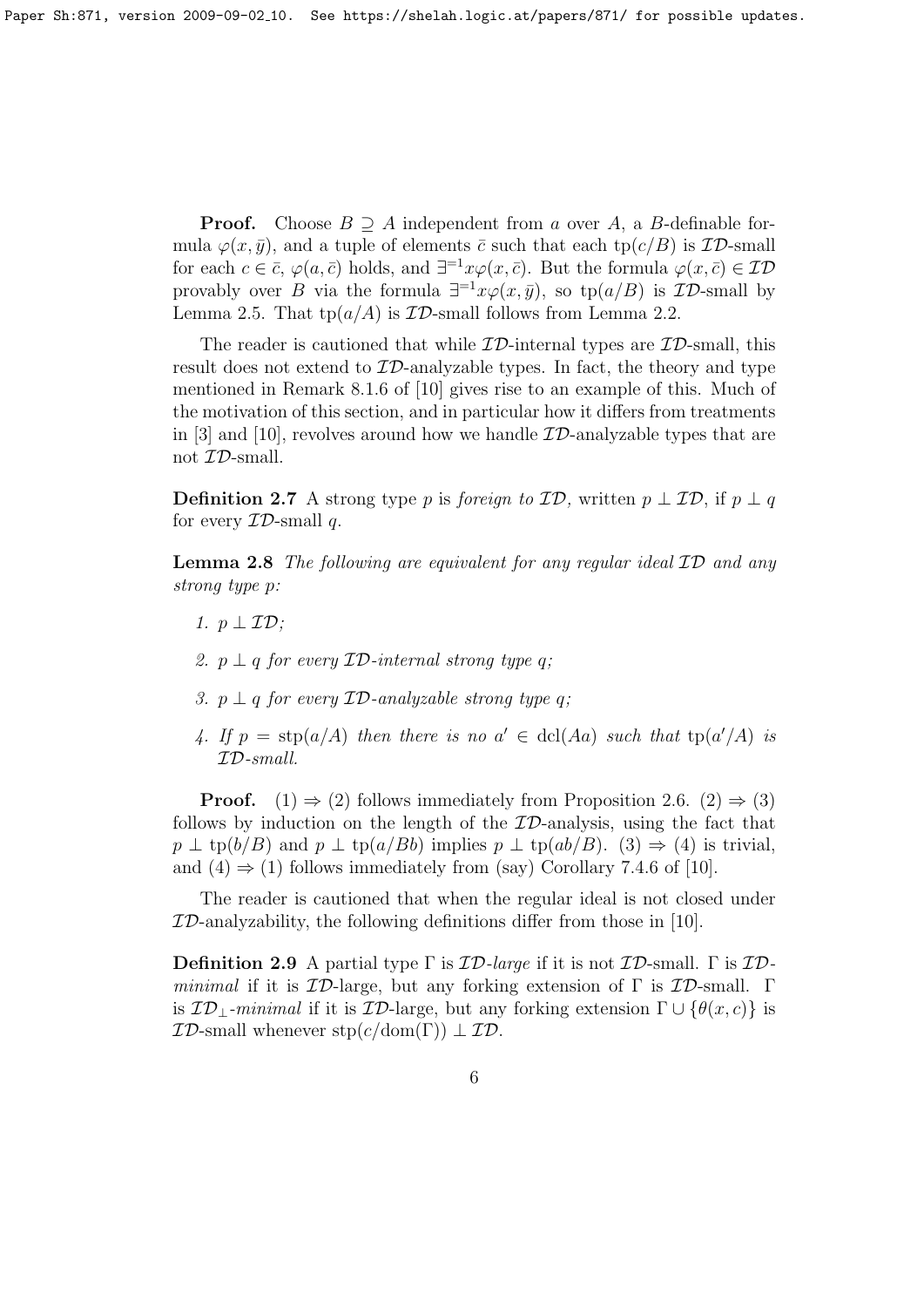Paper Sh:871, version 2009-09-02.10. See https://shelah.logic.at/papers/871/ for possible updates.

Clearly  $\mathcal{ID}$ -minimality implies  $\mathcal{ID}_\perp$ -minimality, but one of the applications in Section 4 will use  $\mathcal{ID}_\perp$ -minimal types that are not  $\mathcal{ID}_\perp$ -minimal.

**Lemma 2.10** Let  $\mathcal{ID}$  be any regular ideal. If a strong type p is both  $\mathcal{ID}$ <sub>1</sub>. minimal and foreign to ID, then p is regular.

**Proof.** The point is that a counterexample to the regularity of  $p$  can be found within the set of realizations of p. If M is a-saturated and  $p = \text{tp}(a/M)$ is not regular then there are a tuple  $\bar{c} = \langle c_1, \ldots, c_n \rangle$  realizing  $p^{(n)}$  for some n and a realization b of p such that  $tp(a/M\bar{c})$  forks over M,  $tp(b/M\bar{c})$  does not fork over M, and tp( $b/M\bar{c}a$ ) forks over M $\bar{c}$ . Let  $q = \text{tp}(a/M\bar{c})$  and choose an  $L(M)$ -formula  $\theta(x,\bar{c}) \in q$  such that  $p \cup {\theta(x,\bar{c})}$  forks over M. As  $p \perp \mathcal{ID}$ ,  $p^{(n)} \perp \mathcal{ID}$ , so the  $\mathcal{ID}_\perp$ -minimality of p implies tp $(a/M\bar{c})$  is  $\mathcal{ID}$ -small.

But, since p is foreign to  $\mathcal{ID}$ , tp( $b/M\bar{c}$ ), which is a nonforking extension of p would be orthogonal to q by Lemma 2.8(2). In particular,  $tp(b/M\bar{c}a)$ would not fork over  $M\bar{c}$ .

The following easy 'transfer result' will be used in the subsequent sections.

**Lemma 2.11** Assume that B is algebraically closed,  $p = \text{tp}(a/B)$  is foreign to  $\mathcal{ID}, q = \text{tp}(b/B),$  and  $b \in \text{acl}(Ba) \setminus B$ . Then q is foreign to  $\mathcal{ID}.$  If, in addition, p is  $\mathcal{ID}\text{-minimal}(\mathcal{ID}\text{-minimal})$  then q is  $\mathcal{ID}\text{-minimal}(\mathcal{ID}\text{-i})$ minimal) as well.

**Proof.** If q were not foreign to  $\mathcal{ID}$ , then by Lemma 2.8(4) there is  $c \in \text{dcl}(Bb) \backslash B$  such that  $\text{tp}(c/B)$  is  $\mathcal{ID}$ -small. Since  $\text{tp}(c/B)$  is not algebraic it is not orthogonal to p, which, via Lemma  $2.8(2)$ , contradicts p being foreign to  $\mathcal{ID}$ . Thus  $q \perp \mathcal{ID}$ .

Next, suppose that p is  $\mathcal{ID}\text{-minimal}$ . Since  $p \not\perp q$  and  $p \perp \mathcal{ID}$ , q cannot be ID-small. To see that q is ID-minimal, choose  $C \supseteq B$  such that tp( $b/C$ ) forks over B. Then  $tp(a/C)$  forks over B, so  $tp(a/C)$  is  $ID$ -small. Thus  $\text{tp}(b/C)$  is  $\mathcal{ID}\text{-small by Lemma 2.5.}$ 

### 3 Chains and witnessing groups

Throughout this section  $ID$  always denotes a regular ideal.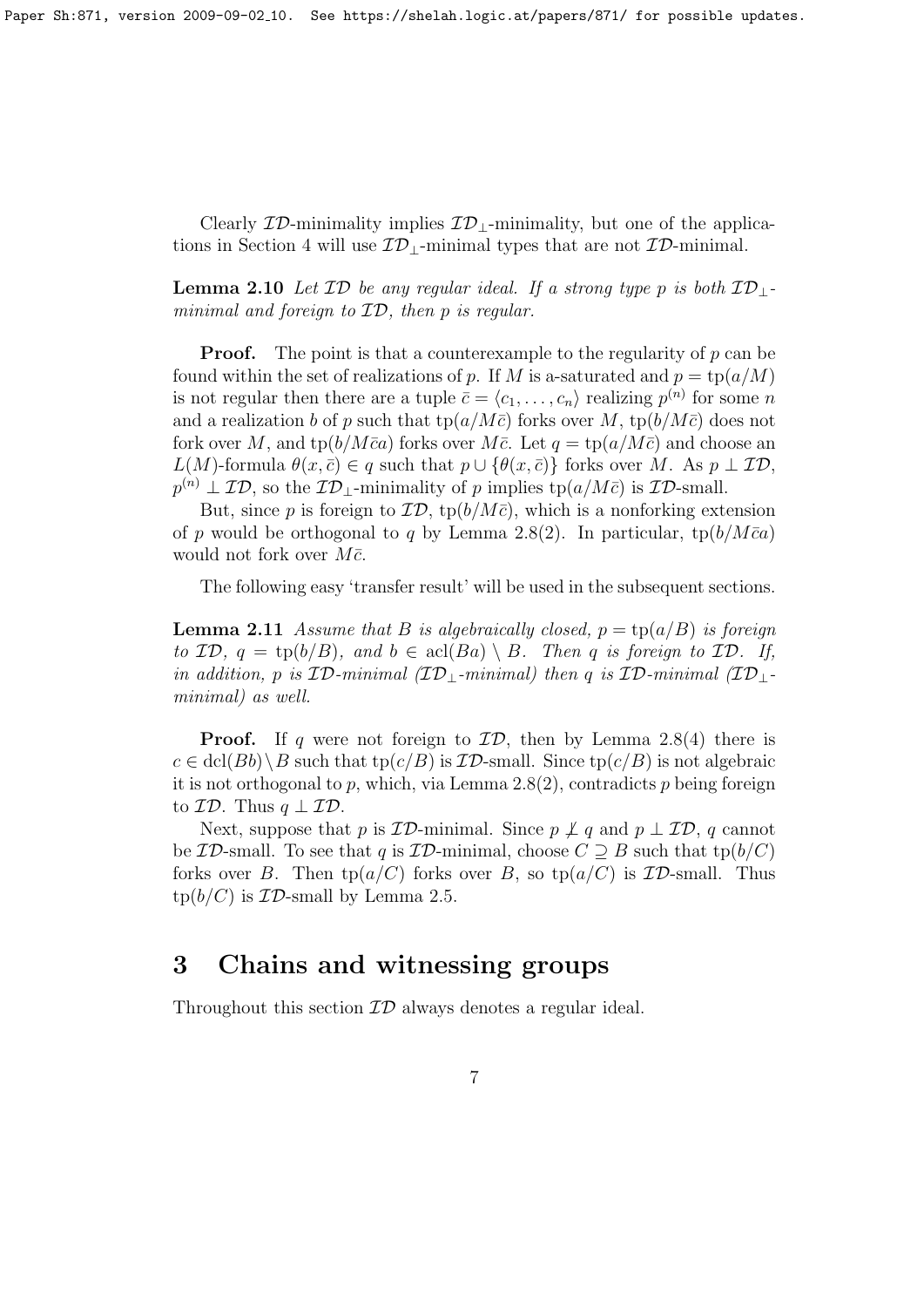**Definition 3.1** We say A is an  $\mathcal{ID}\text{-subset of }B$ , written  $A \subseteq_{\mathcal{ID}} B$ , if  $A \subseteq B$ and  $\text{stp}(b/A) \perp \mathcal{ID}$  for every finite tuple b from B. When M and N are models we write  $M \preceq_{\mathcal{ID}} N$  when both  $M \preceq N$  and  $M \subseteq_{\mathcal{ID}} N$ . A set A is **ID-full if**  $A \subseteq$ **ID** M for some (equivalently for every) a-prime model M over A.

Lemma 3.2 Let  $ID$  be any regular ideal and assume M is a-saturated.

- 1. If  $M \preceq N$  are models then  $M \preceq_{\mathcal{ID}} N$  if and only if  $\varphi(N) = \varphi(M)$  for all  $\varphi \in L(M) \cap \mathcal{ID}.$
- 2. If  $M \subseteq_{\mathcal{ID}} A$ , then  $M \preceq_{\mathcal{ID}} M[A]$ , where  $M[A]$  is any a-prime model *over*  $M ∪ A$ .

**Proof.** (1) First suppose  $M \preceq_{\mathcal{ID}} N$  and choose  $\varphi \in L(M) \cap \mathcal{ID}$ . If  $c \in \varphi(N)$  then tp( $c/N$ ) is *ID*-small. If tp( $c/M$ ) were not algebraic, it would be nonorthogonal to an  $\mathcal{ID}$ -small type, contradicting tp( $c/M$ )  $\perp$   $\mathcal{ID}$ . So  $tp(c/M)$  is algebraic, hence  $c \in \varphi(M)$ . Conversely, if there were  $c \in N$  such that tp( $c/M$ )  $\neq$  ID, then by Lemma 2.8(4) there is  $c' \in \text{dcl}(Mc) \setminus M$  such that tp( $c'/M$ ) is  $\mathcal{ID}$ -small. Then  $\varphi(N) \neq \varphi(M)$  for any  $\varphi \in \text{tp}(c'/M) \cap \mathcal{ID}$ .

(2) Recall that because M is a-saturated,  $M[A]$  is dominated by A over M. Choose any tuple c from  $M[A]$ . If tp( $c/M$ ) were not foreign to  $\mathcal{ID}$ , then as M is a-saturated, there is an  $\mathcal{ID}$ -small type  $q \in S(M)$  such that tp $(c/M) \not\perp q$ , hence  $tp(c/M)$  is not almost orthogonal to q. Since c is dominated by A over M, there is a from A such that  $tp(a/M)$  is not almost orthogonal to q, which contradicts  $M \subseteq_{\mathcal{ID}} A$ .

**Definition 3.3** A *saturated chain* is an elementary chain  $\langle M_{\alpha} : \alpha < \delta \rangle$  of a-saturated models in which  $M_{\alpha+1}$  realizes every complete type over  $M_{\alpha}$  for each  $\alpha < \delta$ . An ID-chain is a sequence  $\langle M_{\alpha} : \alpha < \delta \rangle$  of a-saturated models such that  $M_{\alpha} \preceq_{\mathcal{ID}} M_{\beta}$  for all  $\alpha < \beta < \delta$  and  $M_{\alpha+1}$  realizes every type over  $M_{\alpha}$  foreign to  $\mathcal{ID}$ . A chain (of either kind) is  $\mathcal{ID}\text{-}full$  if the union  $\bigcup_{\alpha<\delta}M_{\alpha}$ is an ID-full set.

In general, a saturated chain need not be  $ID$ -full. However, if  $ID$  is either the ideal of algebraic formulas or superstable formulas (both of which are regular), then any a-saturated chain is  $ID$ -full, since types are based on finite sets. A more complete explanation of this is given in the proof of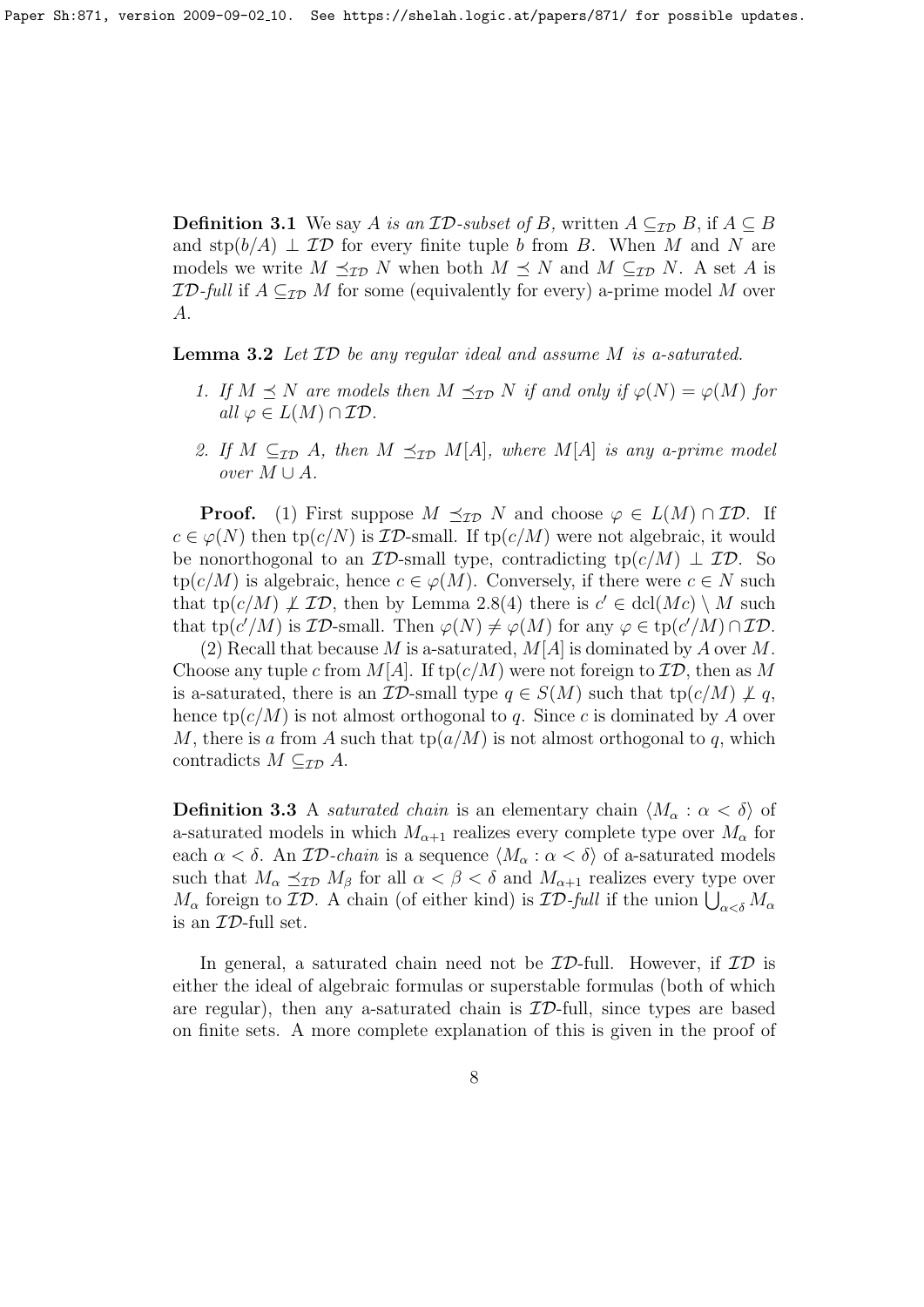Lemma 4.2. By contrast, the following Lemma demonstrates that  $ID$ -chains are always ID-full.

**Lemma 3.4** Every ID-chain is full. That is, if  $\langle M_{\alpha} : \alpha < \delta \rangle$  is an IDchain,  $\delta$  is a nonzero limit ordinal, and  $M_{\delta}$  is a-prime over  $\bigcup_{\alpha<\delta}M_{\alpha}$ , then  $M_{\alpha} \preceq_{\mathcal{ID}} M_{\delta}$  for all  $\alpha < \delta$ .

**Proof.** By the characterization of  $M \preceq_{\mathcal{ID}} N$  given by Lemma 3.2(1), the first sentence follows from the second. So fix an  $\mathcal{ID}\text{-chain }\langle M_{\alpha}:\alpha<\delta\rangle$ . Let  $N = \bigcup_{\alpha < \delta} M_{\alpha}$  and let  $M_{\delta}$  be a-prime over N. Fix any  $\alpha < \delta$ . Since  $M_{\alpha} \subseteq_{\mathcal{ID}} M_{\beta}$  for all  $\alpha < \beta < \delta$ ,  $M_{\alpha} \subseteq_{\mathcal{ID}} N$ , so  $M_{\alpha} \preceq_{\mathcal{ID}} M_{\delta}$  by Lemma 3.2(2).

**Definition 3.5** A formula  $\theta$  is weakly  $\mathcal{ID}\text{-minimal}$  (weakly  $\mathcal{ID}\text{-minimal}$ ) if  $\{\theta\}$  is  $ID$ -minimal  $(\mathcal{ID}_\text{I}-\text{minimal})$ .

We now state offer two complementary propositions. The main point of both is that they produce regular types that are 'close' to a given regular ideal. The advantage of (1) is that one obtains  $\mathcal{ID}$ -minimality at the cost of requiring the chain to be  $ID$ -full. In (2) the fullness condition is automatically satisfied by Lemma 3.4, but one only gets  $\mathcal{ID}_{\perp}$ -minimality.

**Proposition 3.6** Fix a regular ideal  $ID$ , a countable, stable theory T, and an  $ID$ -large formula  $\varphi$ .

- 1. Either there is a weakly  $ID\text{-}minimal$  formula  $\psi \vdash \varphi$  or for every  $\mathcal{ID}\text{-full saturated chain }\langle M_n : n \in \omega \rangle$  with  $\varphi \in L(M_0)$ , there is an  $\aleph_1$ -isolated,  $\mathcal{ID}\text{-minimal }p \in S(\bigcup_n M_n)$  with  $\varphi \in p$  and  $p \perp \mathcal{ID}$ .
- 2. Either there is a weakly  $\mathcal{ID}_{\perp}$ -minimal formula  $\psi \vdash \varphi$  or for every  $\mathcal{ID}\text{-}chain \langle M_n : n \in \omega \rangle$  with  $\varphi \in L(M_0)$ , there is an  $\aleph_1$ -isolated,  $\mathcal{ID}_\perp$ minimal  $p \in S(\bigcup_n M_n)$  with  $\varphi \in p$  and  $p \perp \mathcal{ID}$ .

Moreover, in either of the two 'second cases' the type p is regular.

**Proof.** (1) Assume that there is no weakly  $\mathcal{ID}$ -minimal  $\psi \vdash \varphi$ . Fix an *ID*-full saturated chain  $\langle M_n : n \in \omega \rangle$  with  $\varphi \in L(M_0)$ , let  $N = \bigcup_{n \in \omega} M_n$ , and let  $M_\omega$  be  $\aleph_1$ -prime over N. Let  $\Delta_0 \subseteq \Delta_1 \subseteq \ldots$  be finite sets of formulas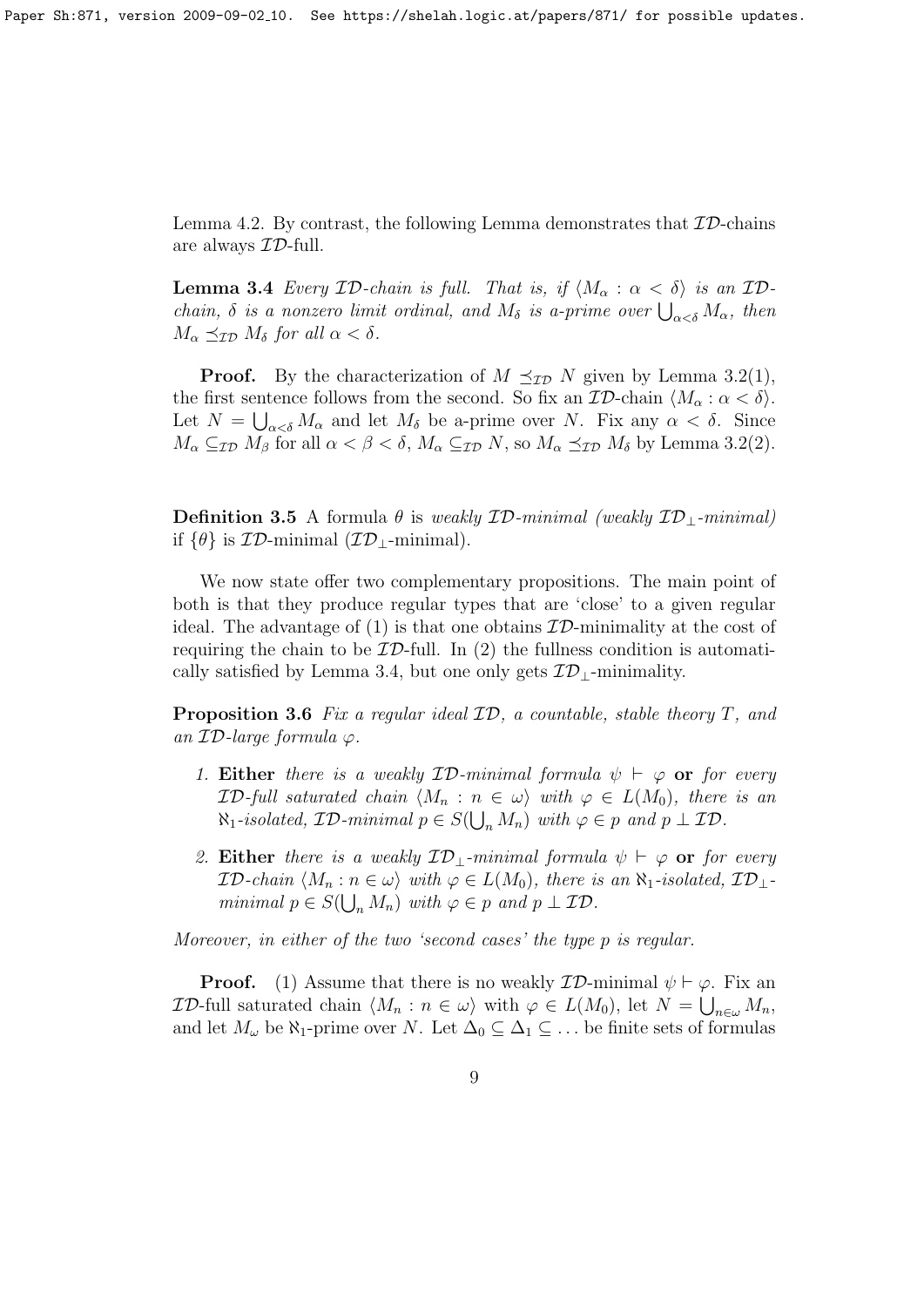with  $L = \bigcup_{n \in \omega} \Delta_n$ . We inductively construct a sequence  $\langle \varphi_n : n \in \omega \rangle$  of **ID-large formulas as follows:** Let  $\varphi_0$  be our given  $\varphi$ . Given  $\varphi_n \vdash \varphi_0$  that is an  $\mathcal{ID}\text{-large }L(M_n)\text{-formula}$ 

$$
A_n = \{ \psi \in L(M_{n+1}) : \psi \vdash \varphi_n, \psi \text{ is } \mathcal{ID}\text{-large and forks over } M_n \}.
$$

As  $M_{n+1}$  realizes every type over  $M_n$  foreign to  $\mathcal{ID}$  and  $\varphi_n$  is not weakly  $\mathcal{ID}$ minimal,  $A_n$  is nonempty. Choose  $\varphi_{n+1} \in A_n$  so as to minimize  $R(\psi, \Delta_n, 2)$ . Let  $\Gamma = {\varphi_n : n \in \omega}$ . We first argue that  $\Gamma$  has a unique extension to a complete type in  $S(N)$ .

Claim.  $\Gamma \vdash \neg \psi(x, b)$  for all  $\psi(x, b) \in \mathcal{ID} \cap L(N)$ .

**Proof.** If the Claim were to fail, then  $\Gamma \cup {\psi(x, b)}$  would be consistent, hence would be realized in  $M_{\omega}$ , say by an element c. As the chain is  $\mathcal{ID}\text{-full}$ ,  $c \in N$ . For any n such that  $c \in M_n$ ,  $\varphi_{n+1}$  was chosen to fork over  $M_n$ , yet is realized in  $M_n$ , which is impossible.

Now let  $\psi(x, b)$  be any  $L(N)$ -formula. Choose n such that  $\psi(x, y) \in \Delta_n$ . As  $\varphi_{n+1}$  was chosen to be of minimal R(-, $\Delta_n$ , 2)-rank, it is not possible for both  $\varphi_{n+1} \wedge \psi(x, b)$  and  $\varphi_{n+1} \wedge \neg \psi(x, b)$  to be in  $A_n$ . For definiteness, suppose  $\varphi_{n+1} \wedge \psi(x, b) \notin A_n$ . Since  $\varphi_{n+1}$  forks over  $M_n$ , it must be that  $\varphi_{n+1} \wedge \psi(x, b) \in \mathcal{ID}.$  Since  $\varphi_{n+1} \in \Gamma$ , the Claim implies that  $\Gamma \vdash \neg \psi(x, b)$ . Thus  $\Gamma$  implies a complete type in  $S(N)$ , which we call p.

By construction p is  $\aleph_1$ -isolated and is  $\mathcal{ID}$ -large by the Claim. Since  $M_\omega$ is  $\aleph_1$ -saturated and p is  $\aleph_1$ -isolated, there is a realization c of p in  $M_\omega$ . If p were not foreign to  $\mathcal{ID}$  then by Lemma 2.8(4) there would be  $c' \in \text{dcl}(Nc) \backslash N$ with  $c'/N$  *ID*-small, directly contradicting *ID*-fullness.

It remains to show that any forking extension of  $p$  is  $ID$ -small. Let  $\theta(x, a^*)$  be any  $L(\mathfrak{C})$ -formula such that  $p \cup \theta(x, a^*)$  forks over N. Then for some  $n, \theta(x, y) \in \Delta_n$  and  $\varphi_{n+1} \wedge \theta(x, a^*)$  forks over N. Thus,  $R(\varphi_{n+1} \wedge \theta(x, a^*))$  $\theta(x, a^*), \Delta_n, 2) < R(\varphi_{n+1}, \Delta_n, 2)$ . Let e list the parameters occurring in  $\varphi_{n+1}$ . Since  $M_{n+1}$  is saturated, choose  $a' \in M_{n+1}$  such that  $tp(ea') = tp(ea^*)$ . It follows from the minimality of  $R(\varphi_{n+1}, \Delta_n, 2)$  that  $\varphi_{n+1} \wedge \theta(x, a') \notin A_n$ , hence  $\varphi_{n+1} \wedge \theta(x, a') \in \mathcal{ID}$ . Thus,  $\varphi_{n+1} \wedge \theta(x, a^*) \in \mathcal{ID}$  by the invariance of  $\mathcal{ID}$ .

As for (2) assume that there is no  $\mathcal{ID}_\perp$ -minimal formula implying  $\varphi$ . Choose an ID-chain  $\langle M_n : n \in \omega \rangle$ , which is automatically ID-full by Lemma 3.4. The construction of  $\Gamma$  and  $p$  are analogous, taking  $A'_n =$  $\{\psi(x, b) \in A_n : \text{tp}(b/M_n) \perp \mathcal{ID}\}\$ in place of  $A_n$  at each step. All that is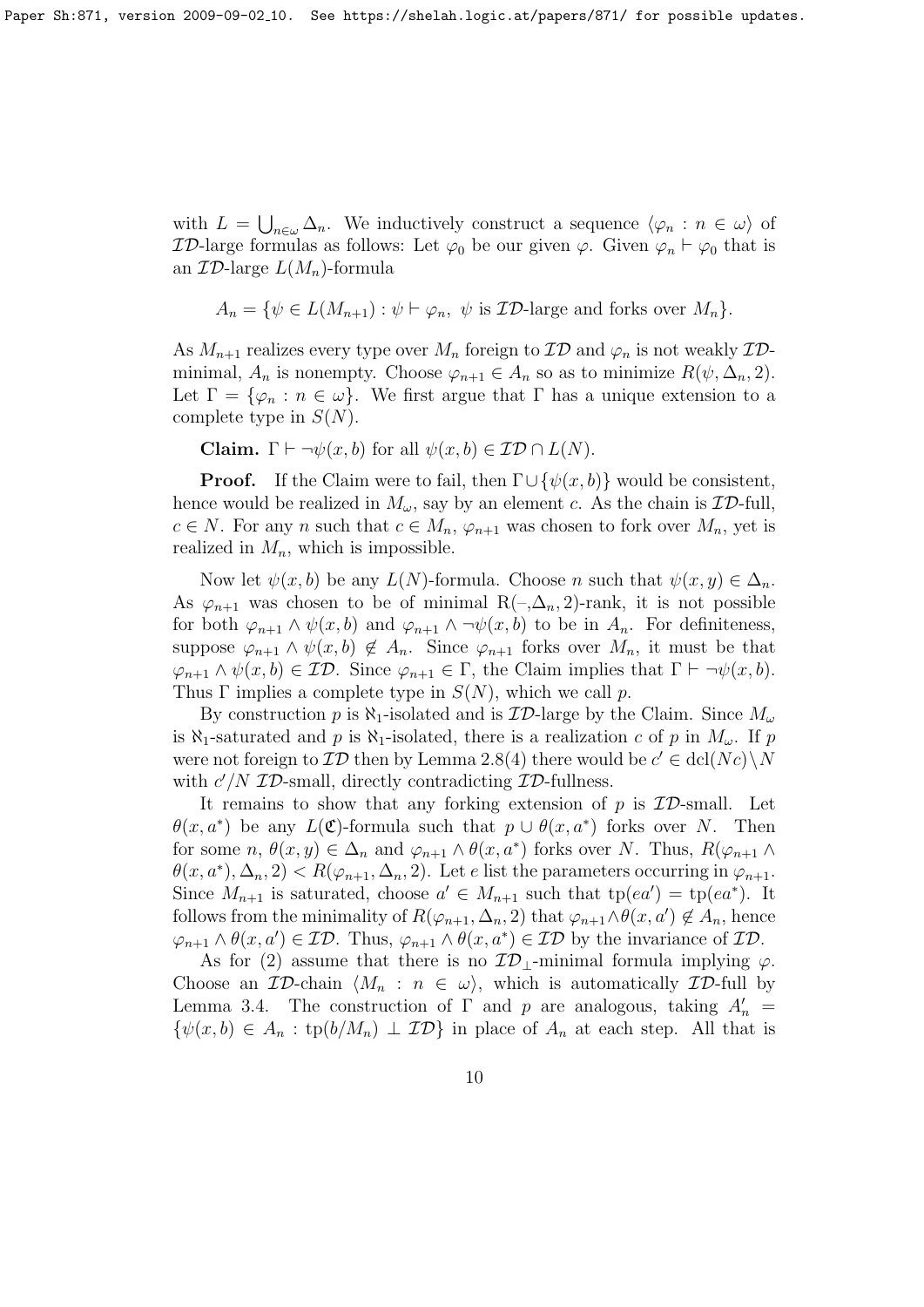affected is the final paragraph. As we only need to establish  $\mathcal{ID}_{\perp}$ -minimality, choose a formula  $\theta(x, a^*)$  with  $tp(a^*/N) \perp \mathcal{ID}$ . Choose *n* as above such that, in addition,  $tp(a^*/N)$  is based and stationary on some finite  $b \in M_n$ . Choose  $a' \in M_{n+1}$  such that  $tp(bea') = tp(bea^*)$  and continue as above.

In both cases, the regularity of p follows immediately from Lemma 2.10.

Recall that a stable theory has *NDIDIP* if for every elementary chain  $\langle M_n : n \in \omega \rangle$  of models, every type that is nonorthogonal to some a-prime model over  $\bigcup_{n\in\omega}M_n$  is nonorthogonal to some  $M_n$ . Relationships between NDIDIP and NDOP are explored in [8].

**Proposition 3.7** Fix a countable, stable theory  $T$  with NDIDIP and a regular ideal  $\mathcal{ID}$  such that the formula ' $x = x \notin \mathcal{ID}$ .

- 1. If there is an an  $ID$ -full, saturated chain  $\langle M_n : n \in \omega \rangle$ , but there is no weakly ID-minimal formula then there is an abelian group witness to unsuperstability, where in addition the generic type of the intersection is both ID-minimal and foreign to ID.
- 2. If there is no weakly  $ID_1$ -minimal formula then there is an abelian group witness to unsuperstability where the generic type of the intersection is  $ID_{\perp}$ -minimal and foreign to  $ID$ .

**Proof.** (1) Fix an  $\mathcal{ID}\text{-full}$ , saturated chain  $\langle M_n : n \in \omega \rangle$  and let  $N = \bigcup_{n \in \omega} M_n$ . Using Proposition 3.6(1) choose  $p \in S(N)$  to be  $\aleph_1$ -isolated, foreign to  $\mathcal{ID}$ , and  $\mathcal{ID}\text{-minimal}$ , hence regular. Since T has NDIDIP,  $p \not\perp M_n$ . Since p is regular and  $M_n$  is a-saturated, by Claim X 1.4 of [12] there is a regular type  $r_0 \in S(M_n)$  nonorthogonal to p. Let r denote the nonforking extension of  $r_0$  to N. As p and r are nonorthogonal there is an integer m such that  $p^{(m)}$  is not almost orthogonal to  $r^{(\omega)}$ . Since p is  $\aleph_1$ -isolated and  $M_n$ is a-saturated, Na is dominated by N over  $M_n$  for any a realizing p. Thus  $p^{(1)}$  is not almost orthogonal to  $r^{(\omega)}$  over N. Choose  $k \geq 1$  maximal such that  $p^{(k)}$  is almost orthogonal to  $r^{(\omega)}$  over N and choose  $\bar{c}$  realizing  $p^{(k)}$ . Let  $B = \text{acl}(N\bar{c})$  and choose a realization a of the nonforking extension of p to B.

By Theorem 1 of [4], there is  $b \in \text{dcl}(Ba) \setminus B$  and a type-definable, connected group A with a regular generic type  $q$  (so A is abelian by Poizat's theorem [11]) and a definable regular, transitive action of A on  $p_1(\mathfrak{C})$ , where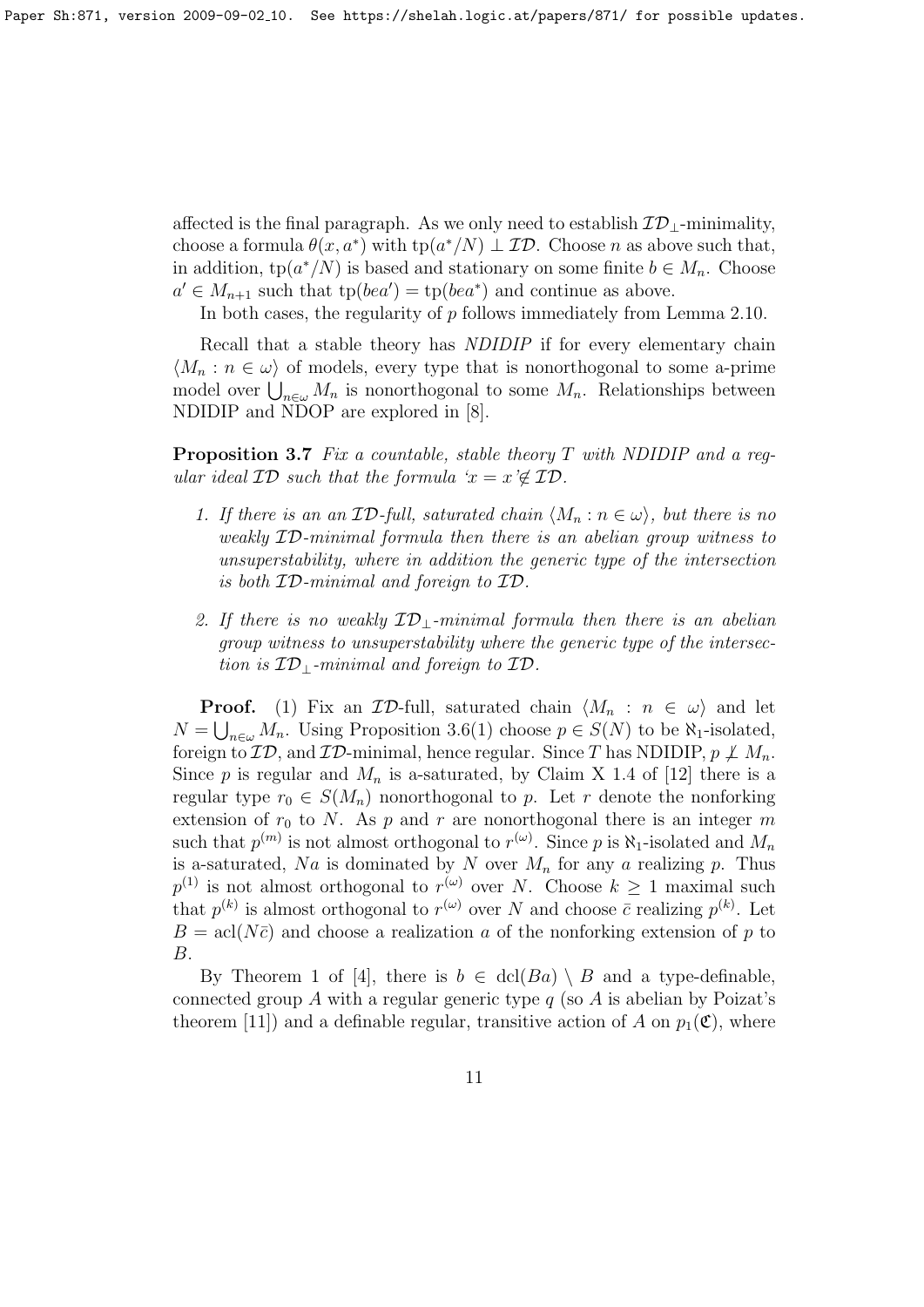$p_1 = \text{tp}(b/B)$ . By Lemma 2.11 the type  $p_1$  and hence q are both foreign to  $ID$  and  $ID$ -minimal. By Theorem 2 of [5] there is a definable supergroup  $A_0 \supseteq A$ . By an easy compactness argument we may assume  $A_0$  is abelian as well. Furthermore, by iterating Theorem 2 of [5] we obtain a descending sequence  $\langle A_n : n \in \omega \rangle$  of subgroups of  $A_0$  with  $A = \bigcap_{n \in \omega} A_n$ .

Thus far we have not guaranteed that  $A_{n+1}$  has infinite index in  $A_n$ . In order to show that there is a subsequence of the  $A_n$ 's with this property and thereby complete the proof of the Proposition, it suffices to prove the following claim:

**Claim** For every  $n \in \omega$  there is  $m \geq n$  such that  $[A_n : A_m]$  is infinite.

**Proof.** By symmetry it suffices to show this for  $n = 0$ . Assume that this were not the case, i.e., that  $[A_0, A_m]$  is finite for each m. Then A has bounded index in  $A_0$ . We will obtain a contradiction by showing that the definable set  $A_0$  is weakly  $ID$ -minimal. First, since q is  $ID$ -large, the formula defining  $A_0$  is  $\mathcal{ID}$ -large as well. Let  $\varphi(x, e)$  be any forking extension of the formula defining  $A_0$  and let  $E \subseteq A_0$  be the set of realizations of  $\varphi(x, e)$ . Let  $\{C_i : i < 2^{\kappa} \leq 2^{\kappa_0}\}\$ enumerate the cosets of A contained in  $A_0$ . For each i,  $E \cap C_i$  is a forking extension of  $C_i$ . Since every  $C_i$  is a translate of A whose generic type is  $ID$ -minimal, this implies that  $E \cap C_i$  is  $ID$ -small for each i. Hence,  $\varphi(x, e) \in \mathcal{ID}$  by compactness (and the fact that  $\mathcal{ID}$  is an ideal). Thus, the formula defining  $A_0$  is weakly  $\mathcal{ID}\text{-minimal}$ , contradiction.

The proof of (2) is identical, choosing an  $ID$ -chain satisfying the hypotheses and using Proposition  $3.6(2)$  in place of  $3.6(1)$ .

### 4 Applications

Our first application gives a 'trichotomy' for strictly stable theories in a countable language. It uses the ideal of superstable formulas. Let  $\mathbb{R}^{\infty}$  denote the ideal of

Definition 4.1  $\mathbb{R}^{\infty}$  denotes the ideal of superstable formulas (i.e., all formulas  $\varphi$  with  $R^{\infty}(\varphi) < \infty$ ).

Equivalently,  $\varphi \in \mathbf{R}^{\infty}$  if and only if for all cardinals  $\kappa \geq 2^{|T|}$ , for any model M of size  $\kappa$  containing the parameters of  $\varphi$ , there are at most  $\kappa$  complete types over M extending  $\varphi$ . In a sense, the following Lemma generalizes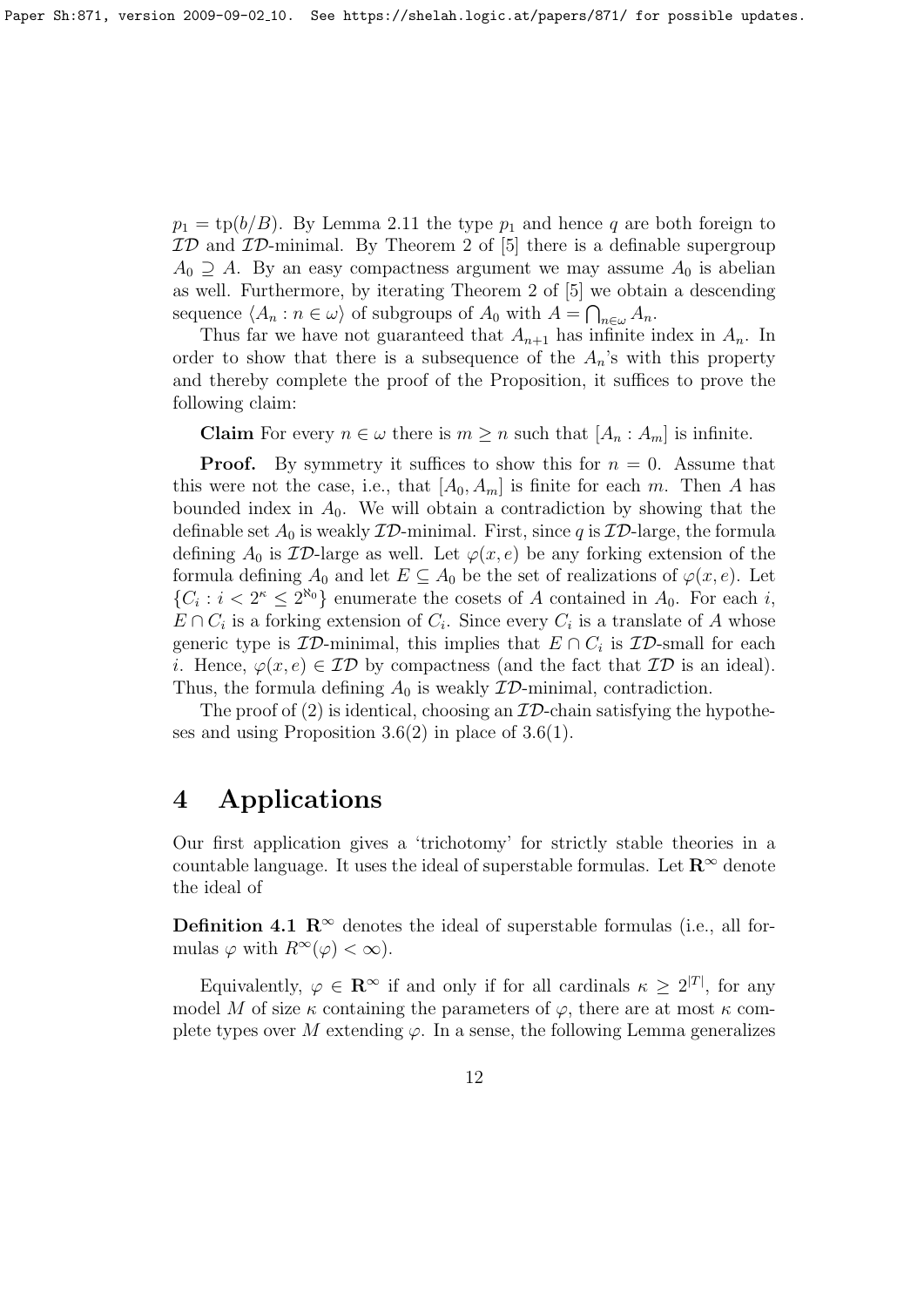the fact that in a superstable theory, any union of a chain of a-saturated models is a-saturated.

**Lemma 4.2**  $\mathbb{R}^{\infty}$  is a regular ideal, any elementary chain  $\langle M_n : n \in \omega \rangle$  of asaturated models is  $\mathbb{R}^{\infty}$ -full, and there are no weakly  $\mathbb{R}^{\infty}$ -minimal formulas.

**Proof.** Invariance under automorphisms of  $\mathfrak{C}$  is clear and  $\mathbb{R}^{\infty}$  being an ideal follows by counting types. To show regularity, choose  $\psi(y) \in \mathbb{R}^{\infty}$  and  $\theta(x, y) \in L(\mathfrak{C})$  such that  $\theta(x, b) \in \mathbb{R}^{\infty}$  for every b realizing  $\psi$ . Choose  $\kappa \geq 2^{|T|}$ and a model M of size  $\kappa$  containing the hidden parameters of both  $\psi$  and  $\theta$ . Then there are at most  $\kappa$  types  $p(x, y) \in S(M)$  extending  $\theta(x, y) \wedge \psi(y)$ , so the projection  $\exists y(\theta(x, y) \land \psi(y)) \in \mathbb{R}^{\infty}$  as only  $\kappa$  types  $q(x) \in S(M)$  extend it.

To establish fullness, fix an elementary chain  $\langle M_n : n \in \omega \rangle$  of a-saturated models. Let  $N = \bigcup_{n \in \omega} M_n$  and choose an a-prime model  $M_{\omega}$  over N. Because of Lemma 2.8(4), in order to show that  $N \subseteq_{\mathcal{ID}} M_{\omega}$  it suffices to show that no element of  $c \in M_\omega \setminus N$  is  $\mathbb{R}^\infty$ -small. So choose  $c \in M_\omega$  such that  $tp(c/N)$  is **ID-small and we will show that**  $c \in N$ . On one hand, since  $tp(c/N)$  contains a superstable formula there is a finite n such that  $tp(c/N)$  is based on  $M_n$ . On the other hand, since  $M_{\omega}$  is a-prime over N, tp( $c/N$ ) is a-isolated. Thus  $tp(c/M_n)$  is a-isolated as well (see e.g., Theorem IV 4.3(1) of [12]). Since  $M_n$ is a-saturated, this implies  $c \in M_n \subseteq N$ .

To show that there are no weakly  $\mathbb{R}^{\infty}$ -minimal formulas, suppose that a formula  $\varphi$  has the property that any forking extension of  $\varphi$  is  $\mathbb{R}^{\infty}$ -small. We will show that  $\varphi \in \mathbb{R}^{\infty}$  by counting types. Fix a cardinal  $\kappa \geq 2^{|T|}$  and a model M of size  $\kappa$  containing the parameters of  $\varphi$ . Let  $M_0 \preceq M$  have size |T| that also contains the parameters containing  $\varphi$ . It suffices to show that every  $p \in S(M_0)$  extending  $\varphi$  has at most  $\kappa$  extensions to types in  $S(M)$ . Clearly, there is a unique nonforking extension of  $p$  and any forking extension of  $p$ contains an  $L(M)$ -formula witnessing the forking. Each such forking formula  $\psi \in \mathbb{R}^{\infty}$ , so there are at most  $\kappa q \in S(M)$  extending  $\psi$ . Since the total number of  $\psi \in L(M)$  is at most  $\kappa$ , p has at most  $\kappa$  extensions to types in  $S(M).$ 

**Theorem 4.3** Let  $T$  be a stable, unsuperstable theory in a countable language. Then at least one of the following three conditions occurs:

1. T has the dimensional order property (DOP); or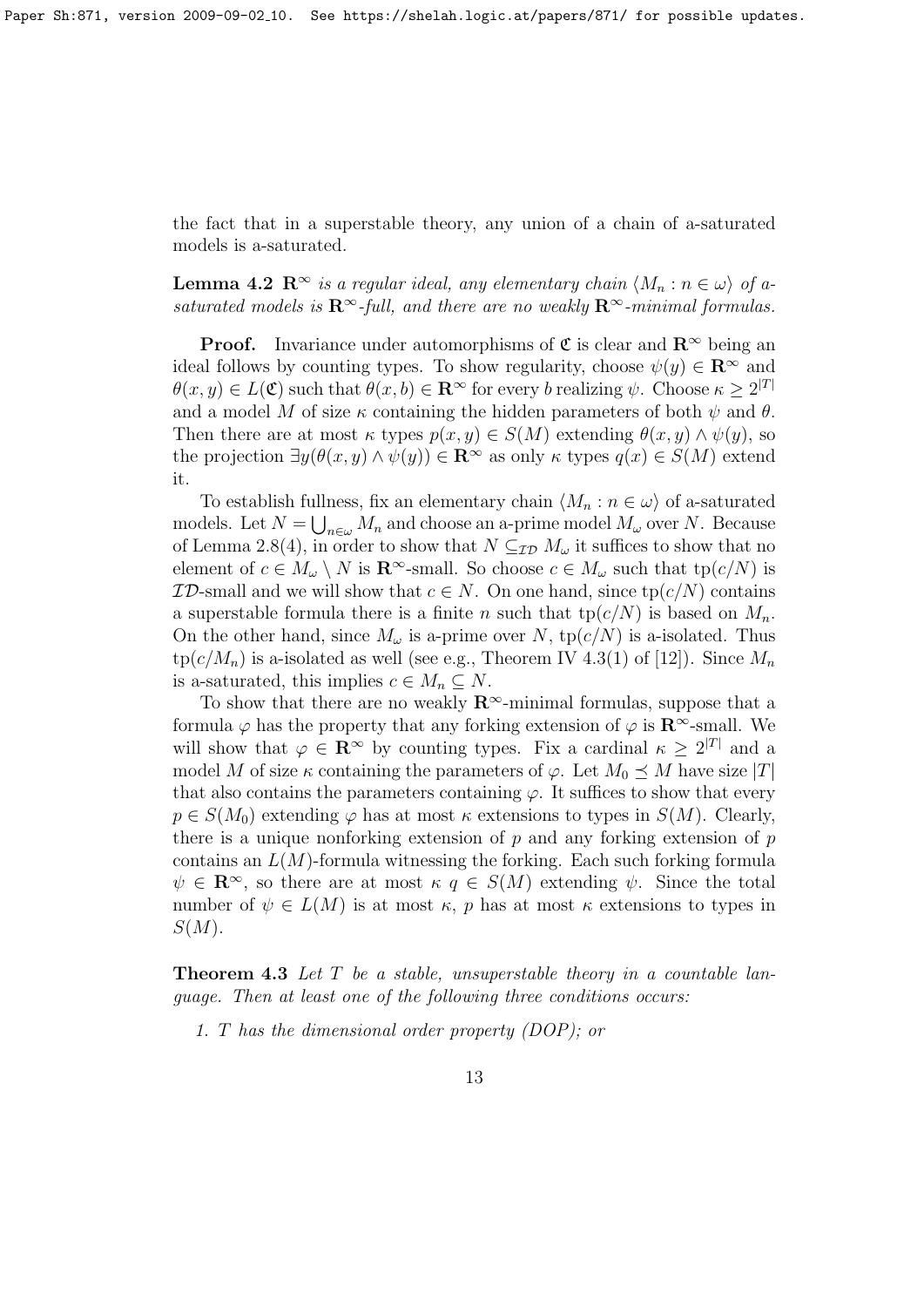- 2. T has NDOP, but is deep (i.e., there is a sequence  $\langle M_n : n \in \omega \rangle$  such that tp( $M_{n+1}/M_n$ )  $\perp M_{n-1}$  for all  $n \geq 1$ ); or
- 3. There is an abelian group witness to unsuperstability (see Definition 1.1) in which the generic type of the intersection is both  $\mathbb{R}^{\infty}$ -minimal and foreign to  $\mathbf{R}^{\infty}$ .

**Proof.** To begin, Corollary 1.12 of [8] asserts that any such theory T has NDIDIP. Since T is not superstable the formula ' $x = x \notin \mathbb{R}^{\infty}$ . As well, by Lemma 4.2 there are no weakly  $\mathbb{R}^{\infty}$ -minimal formulas, so Proposition 3.7(1) asserts that an abelian group witness to unsuperstability exists, whose generic type is regular and both  $\mathbb{R}^{\infty}$ -minimal and foreign to  $\mathbb{R}^{\infty}$ .

Our second application comes from an attempt to solve the 'Main Gap for  $\aleph_1$ -saturated models.' As in the previous theorem, the relevant setting is where a countable theory  $T$  is stable, unsuperstable, with NDOP, and is shallow. The main open question is whether, for such a theory every nonalgebraic type  $r$  is nonorthogonal to a regular type. The following result sheds some light on this issue. In order to analyze this problem, fix a nonalgebraic, stationary type r over the empty set. Let

$$
\mathcal{ID}_r = \{ \varphi \in L(\mathfrak{C}) : r \perp \varphi \}
$$

Verifying that  $\mathcal{ID}_r$  is an invariant ideal is straightforward. To see that it is a regular ideal, fix  $L(\mathfrak{C})$ -formulas  $\psi(y) \in \mathcal{ID}_r$  and  $\theta(x, y)$  such that  $\theta(x, b) \in$  $\mathcal{ID}_r$  for every b realizing  $\psi$ . Choose an a-saturated model M containing the parameters of  $\psi$  and  $\theta$ , pick a realization c of the nonforking extension of r to M, and let  $M[c]$  be any a-prime model over Mc. To show that  $\varphi(x) := \exists y(\theta(x, y) \wedge \psi(y)) \perp r$  it suffices to prove that any realization of  $\varphi$ in M[c] is contained in M. So choose any  $a \in \varphi(M[c])$ . Choose  $b \in M[c]$ such that  $\theta(a, b) \wedge \psi(b)$  holds. Since  $r \perp \psi$ ,  $b \in M$ . But then  $\theta(x, b)$  is over M and is  $\perp r$ , so  $a \in M$  as well. Thus  $\mathcal{ID}_r$  is a regular ideal.

**Theorem 4.4** Assume that a countable theory T is stable, unsuperstable, has NDOP, and is shallow. If a nonalgebraic, stationary type r is orthogonal to every regular type, then there is an abelian group witness to unsuperstability in which the generic type of the intersection  $A = \bigcap_n A_n$  is both  $(\mathcal{ID}_r)_\perp$ . minimal and foreign to  $\mathcal{ID}_r$ .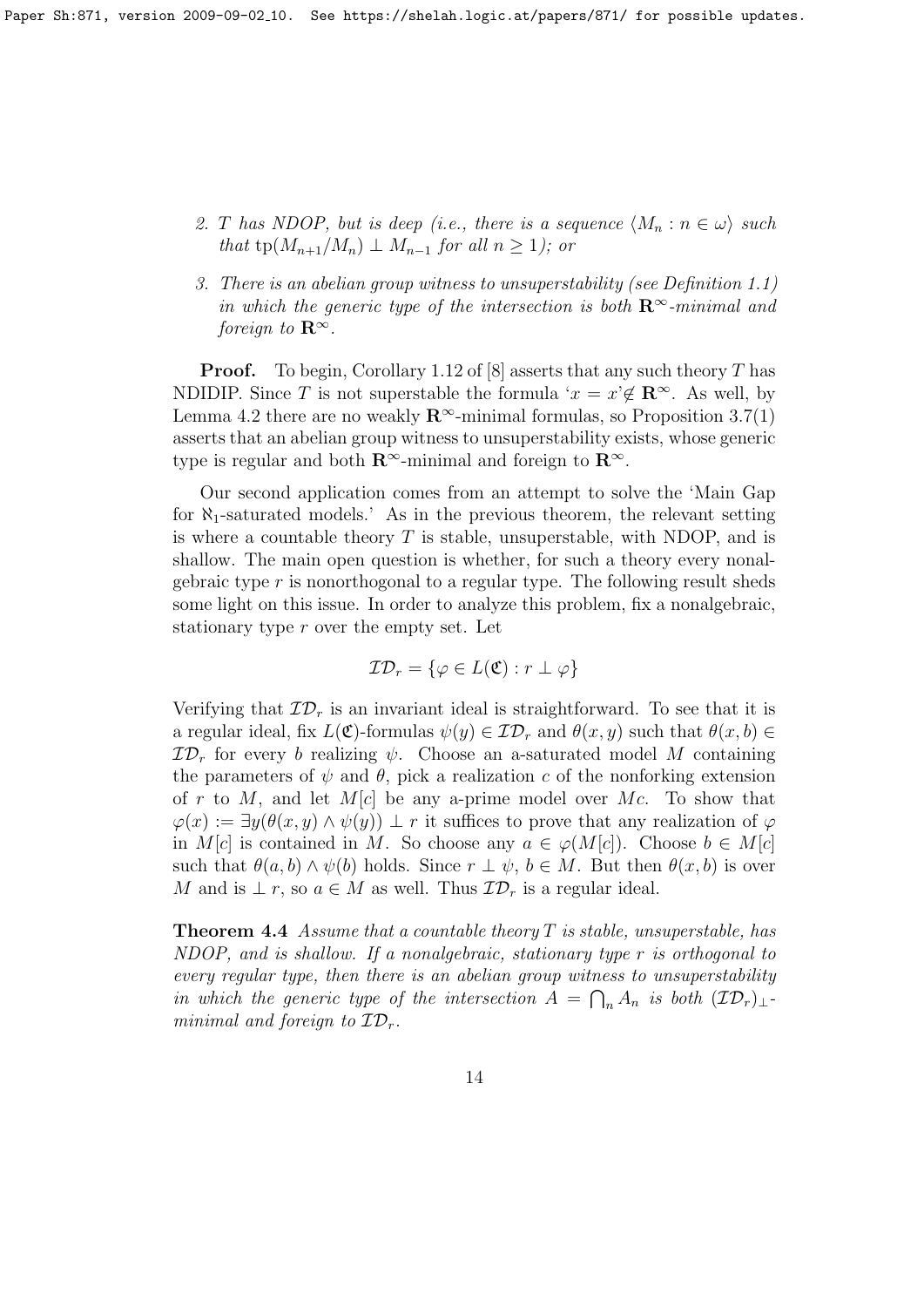Paper Sh:871, version 2009-09-02<sub>-</sub>10. See https://shelah.logic.at/papers/871/ for possible updates.

**Proof.** Fix such a type  $r$ . By naming constants we may assume that r is over the empty set. Note that any formula  $\varphi \in r$  is not an element of  $\mathcal{ID}_r$ , so ' $x = x \notin \mathcal{ID}_r$ .

Claim. There is no weakly  $(\mathcal{ID}_r)_{\perp}$ -minimal formula.

**Proof.** Assume that  $\varphi$  were  $(\mathcal{ID}_r)$ <sub>⊥</sub>-minimal. We construct a regular type  $p \not\perp r$  as follows: Choose an a-saturated model M containing the parameters in  $\varphi$ , pick a realization c of the nonforking extension of r to M, and choose an a-prime model M[c] over Mc. Since  $\varphi$  is  $\mathcal{ID}_r$ -large we can find an  $a \in M[c] \setminus M$  realizing  $\varphi$ . Choose such an a and let  $p = \text{tp}(a/M)$ . Clearly,  $p \not\perp r$ . To see that p is regular, first note that p is  $(\mathcal{ID}_r)$ -minimal since p is  $\mathcal{ID}_r$ -large and extends  $\varphi$ . As well, p is foreign to  $\mathcal{ID}_r$ , since if it were not, then by Lemma 2.8(4) there would be  $b \in \text{dcl}(Ma)$  with  $\text{tp}(b/M)$   $\mathcal{ID}_r$ -small. But then  $tp(c/Mb)$  would fork over M, implying that r is nonorthogonal to an  $\mathcal{ID}_r$ -small type, which is a contradiction. So p is  $(\mathcal{ID}_r)$ -minimal and foreign to  $\mathcal{ID}_r$ , hence is regular by Lemma 2.10.

The theorem now follows immediately from Proposition 3.6(2).

## References

- [1] Z. Chatzidakis, G. Cherlin, S. Shelah, G. Srour, C. Wood, Orthogonality of types in separably closed fields, Classification theory (Chicago, IL, 1985), 72–88, Lecture Notes in Math., 1292, Springer, Berlin, 1987.
- [2] F. Delon, Idéaux et types sur les corps séparablement clos [Ideals and types over separably closed fields Mém. Soc. Math. France (N.S.) no. 33 (1988).
- [3] E. Hrushovski, Kueker's conjecture for stable theories, J. Symbolic Logic 54(1989), no. 1, 207–220.
- [4] E. Hrushovski, Almost orthogonal regular types, in Stability in model theory, II (Trento, 1987) Ann. Pure Appl. Logic 45 (1989), no. 2, 139– 155.
- [5] E. Hrushovski, Unidimensional theories are superstable, Ann. Pure Appl. Logic 50 (1990), no. 2, 117–138.